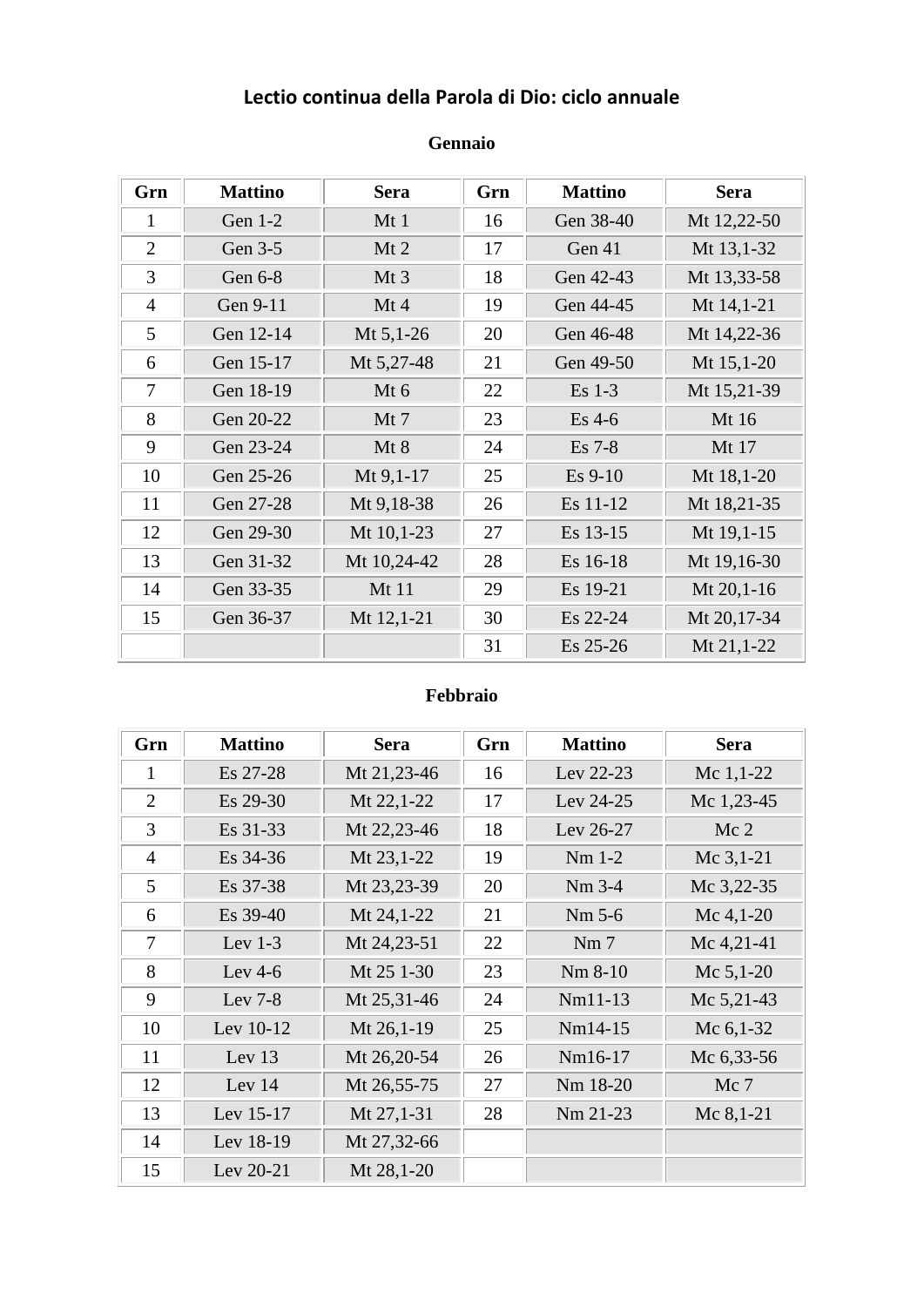### **Marzo**

| Grn            | <b>Mattino</b> | <b>Sera</b>  | Grn | <b>Mattino</b> | <b>Sera</b>     |
|----------------|----------------|--------------|-----|----------------|-----------------|
| 1              | Nm 24-26       | Mc 8,22-38   | 16  | Dt 28          | Mc 15,27-47     |
| $\overline{2}$ | Nm 27-29       | Mc $9,1-29$  | 17  | Dt 29-30       | Mc 16           |
| 3              | Nm 30-31       | Mc 9,30-50   | 18  | Dt 31-32       | Lc $1,1-23$     |
| $\overline{4}$ | Nm 32-33       | Mc 10,1-31   | 19  | Dt 33-34       | Lc $1,24-56$    |
| 5              | Nm 34-36       | Mc 10,32-52  | 20  | Gs 1-3         | Lc 1,57-80      |
| 6              | Dt $1-2$       | Mc 11,1-19   | 21  | $Gs$ 4-6       | Lc $2,1-24$     |
| 7              | Dt $3-4$       | Mc 11,20-33  | 22  | Gs 7-8         | Lc 2,25-52      |
| 8              | Dt 5-7         | Mc 12,1-27   | 23  | $Gs 9-10$      | Lc <sub>3</sub> |
| 9              | Dt 8-10        | Mc 12,28-44  | 24  | Gs 11-13       | Lc $4,1-32$     |
| 10             | Dt 11-13       | Mc 13,1-13   | 25  | Gs 14-15       | Lc 4,33-44      |
| 11             | Dt 14-16       | Mc 13,14-37  | 26  | Gs 16-18       | Lc $5,1-16$     |
| 12             | Dt 17-19       | Mc 14,1-25   | 27  | Gs 19-20       | Lc 5,17-39      |
| 13             | Dt 20-22       | Mc 14,26 50  | 28  | Gs 21-22       | Lc $6,1-26$     |
| 14             | Dt 23-25       | Mc 14,51-72  | 29  | Gs 23-24       | Lc $6,27-46$    |
| 15             | Dt 26-27       | Mc $15,1-26$ | 30  | Gdc 1-2        | Lc $7,1-30$     |
|                |                |              | 31  | Gdc 3-5        | Lc 7,31-50      |

# **Aprile**

| Grn            | <b>Mattino</b> | Sera         | Grn | <b>Mattino</b> | <b>Sera</b>  |
|----------------|----------------|--------------|-----|----------------|--------------|
| 1              | Gdc 6-7        | Lc $8,1-21$  | 16  | 1Sam 22-24     | Lc 15,11-32  |
| $\overline{2}$ | Gdc 8-9        | Lc $8,22-56$ | 17  | 1Sam 25-26     | Lc $16,1-18$ |
| 3              | Gdc 10-11      | Lc $9,1-36$  | 18  | 1Sam 27-29     | Lc 16,19-31  |
| $\overline{4}$ | Gdc 12-14      | Lc $9,37-62$ | 19  | 1Sam 30-31     | Lc 17, 1-19  |
| 5              | Gdc 15-17      | Lc $10,1-24$ | 20  | $2Sam$ 1-3     | Lc 17,20-37  |
| 6              | Gdc 18-19      | Lc 10,25-42  | 21  | $2Sam4-6$      | Lc $18,1-17$ |
| 7              | Gdc 20-21      | Lc $11,1-28$ | 22  | 2Sam 7-9       | Lc 18,18-43  |
| 8              | 1Sam 1-3       | Lc 11,29-54  | 23  | 2Sam 10-12     | Lc 19,1-28   |
| 9              | 1Sam 4-6       | Lc 12,1-34   | 24  | 2Sam 13-14     | Lc 19,29-48  |
| 10             | 1Sam 7-9       | Lc 12,35-59  | 25  | 2Sam 15-16     | Lc $20,1-26$ |
| 11             | 1Sam 10-12     | Lc 13,1-21   | 26  | 2Sam 17-18     | Lc 20,27-47  |
| 12             | 1Sam 13-14     | Lc 13,22-35  | 27  | 2Sam 19-20     | Lc $21,1-19$ |
| 13             | 1Sam 15-16     | Lc 14,1-24   | 28  | 2Sam 21-22     | Lc 21,20-38  |
| 14             | 1Sam 17-18     | Lc 14,25-35  | 29  | 2Sam 23-24     | Lc $22,1-30$ |
| 15             | 1Sam 19-21     | Lc $15,1-10$ | 30  | 1Re 1-2        | Lc 22,31-53  |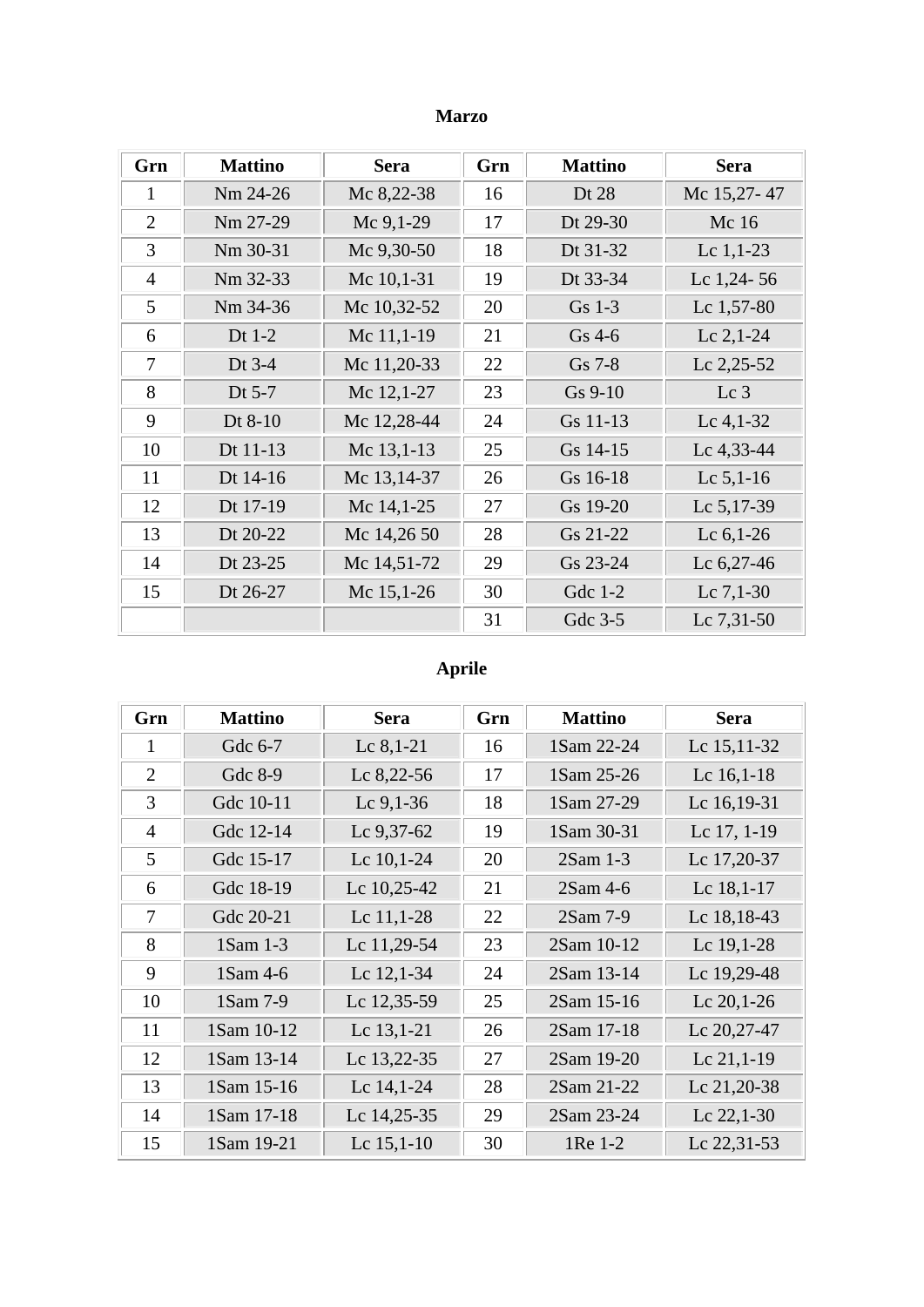### Maggio

| Grn            | <b>Mattino</b> | <b>Sera</b>     | Grn | <b>Mattino</b> | <b>Sera</b> |
|----------------|----------------|-----------------|-----|----------------|-------------|
| 1              | 1Re 3-5        | Lc 22,54-71     | 16  | 2Re 18-19      | Gv $6,1-21$ |
| $\overline{2}$ | 1Re 6-7        | Lc $23,1-26$    | 17  | 2Re 20-22      | Gv 6,22-44  |
| 3              | 1Re8-9         | Lc 23,28-38     | 18  | 2Re 23-25      | Gv 6,45-71  |
| 4              | 1Re 10-11      | Lc 23,39-56     | 19  | Is $1-3$       | Gv $7,1-31$ |
| 5              | 1Re 12-13      | Lc 24,1-35      | 20  | Is $4-6$       | Gv 7,32-53  |
| 6              | 1Re 14-15      | Lc 24,36-53     | 21  | Is $7-9$       | Gv $8,1-20$ |
| 7              | 1Re 16-18      | Gv $1,1-28$     | 22  | Is $10-12$     | Gv 8,21-36  |
| 8              | 1Re 19-20      | Gv 1,29-51      | 23  | Is 13-15       | Gv 8,37-59  |
| 9              | 1Re 21-22      | Gv <sub>2</sub> | 24  | Is 16-18       | Gv $9,1-23$ |
| 10             | 2Re 1-3        | Gv $3,1-21$     | 25  | Is 19-21       | Gv 9,24-41  |
| 11             | 2Re 4-5        | Gv 3,22-36      | 26  | Is $22-23$     | Gv 10,1-21  |
| 12             | 2Re 6-8        | Gv $4,1-30$     | 27  | Is $24-26$     | Gv 10,22-42 |
| 13             | 2Re 9-11       | Gv 4,31-54      | 28  | Is 27-28       | Gv 11,1-17  |
| 14             | 2Re 12-14      | Gv 5,1-24       | 29  | Is $29-30$     | Gv 11,18-46 |
| 15             | 2Re 15-17      | Gv 5,25-47      | 30  | Is 31-33       | Gv 11,47-57 |
|                |                |                 | 31  | Is 34-36       | Gv 12,1-19  |

# Giugno

| Grn            | <b>Mattino</b> | <b>Sera</b>  | Grn | <b>Mattino</b> | <b>Sera</b> |
|----------------|----------------|--------------|-----|----------------|-------------|
| 1              | Is 37-38       | Gv 12,20-50  | 16  | Ger 7-8        | At $2,1-13$ |
| $\overline{2}$ | Is $39-40$     | Gv 13,1-17   | 17  | Ger 9-10       | At 2,14-47  |
| 3              | Is $41-42$     | Gv 13,18-38  | 18  | Ger 11-13      | At $3$      |
| $\overline{4}$ | Is $43-44$     | Gv14         | 19  | Ger 14-16      | At $4,1-22$ |
| 5              | Is $45-47$     | Gv15         | 20  | Ger 17-19      | At 4,23-37  |
| 6              | Is 48-49       | Gv 16,1-15   | 21  | Ger 20-22      | At $5,1-16$ |
| 7              | Is $50-52$     | Gv 16,16-33  | 22  | Ger 23-34      | At 5,17-42  |
| 8              | Is 53-55       | <b>Gv 17</b> | 23  | Ger 25-26      | At $6$      |
| 9              | Is 56-58       | Gv 18,1-23   | 24  | Ger 27-28      | At $7,1-19$ |
| 10             | Is $59-61$     | Gv 18,24-40  | 25  | Ger 29-30      | At 7,20-43  |
| 11             | Is $62-64$     | Gv 19,1-22   | 26  | Ger 31-32      | At 7,44-60  |
| 12             | Is $65-66$     | Gv 19,23-42  | 27  | Ger 33-35      | At $8,1-25$ |
| 13             | Ger 1-2        | <b>Gv 20</b> | 28  | Ger 36-37      | At 8,36-40  |
| 14             | Ger 3-4        | <b>Gv 21</b> | 29  | Ger 38-39      | At $9,1-22$ |
| 15             | Ger 5-6        | At $1$       | 30  | Ger 40-42      | At 9,23-43  |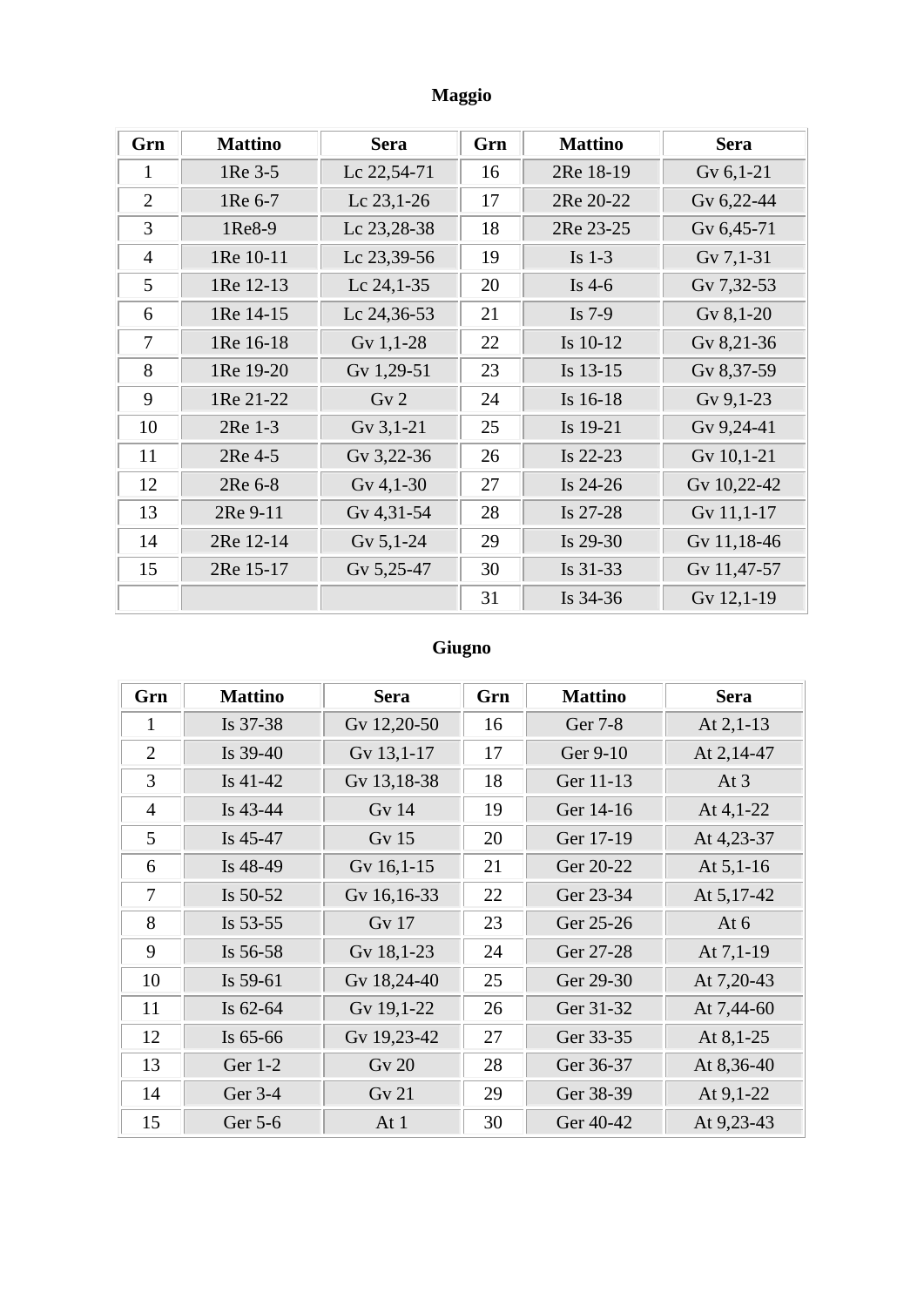# Luglio

| Grn            | <b>Mattino</b> | <b>Sera</b> | Grn | <b>Mattino</b> | <b>Sera</b>     |
|----------------|----------------|-------------|-----|----------------|-----------------|
| 1              | Ger 43-45      | At 10,1-23  | 16  | Ez 29-31       | At 19,21-41     |
| $\overline{2}$ | Ger 46-48      | At 10,24-48 | 17  | Ez 32-33       | At $20,1-16$    |
| 3              | Ger 49-50      | At 11       | 18  | Ez 34-35       | At 20,17-38     |
| $\overline{4}$ | Ger 51-52      | At 12       | 19  | Ez 36-37       | At 21,1-14      |
| 5              | $Ex$ 1-3       | At 13,1-23  | 20  | Ez 38-39       | At 21,15-40     |
| 6              | $Ez$ 4-6       | At 13,24-52 | 21  | $Ez$ 40        | At 22           |
| 7              | Ez 7-9         | At 14       | 22  | Ez 41-42       | At 23,1-11      |
| 8              | Ez 10-12       | At 15,1-21  | 23  | Ez 43-44       | At 23,12-35     |
| 9              | Ez 13-15       | At 15,22-41 | 24  | Ez 45-46       | At 24           |
| 10             | Ez16           | At 16,1-15  | 25  | Ez 47-48       | At 25           |
| 11             | Ez 17-19       | At 16,16-40 | 26  | $Os$ 1-4       | At 26           |
| 12             | Ez 20-21       | At 17,1-15  | 27  | $Os5-8$        | At 27,1-25      |
| 13             | Ez 22-23       | At 17,16-34 | 28  | Os 9-11        | At 27,26-44     |
| 14             | Ez 24-26       | At 18       | 29  | Os 12-14       | At 28,1-15      |
| 15             | Ez 27-28       | At 19,1-20  | 30  | $Gl$ 1-3       | At 28,16-31     |
|                |                |             | 31  | Am $1-3$       | Rm <sub>1</sub> |

# Agosto

| Grn            | <b>Mattino</b> | <b>Sera</b>     | Grn | <b>Mattino</b> | <b>Sera</b>   |
|----------------|----------------|-----------------|-----|----------------|---------------|
| 1              | Am $4-6$       | Rm <sub>2</sub> | 16  | Zc 13-14       | Rm 15,1-20    |
| $\overline{2}$ | Am 7-9         | Rm <sub>3</sub> | 17  | M1 1-3         | Rm 15,21-33   |
| 3              | Abd 1          | Rm <sub>4</sub> | 18  | Est 1          | <b>Rm</b> 16  |
| $\overline{4}$ | Gn 1-4         | Rm <sub>5</sub> | 19  | Est $2-3$      | $1$ Cor $1$   |
| 5              | Mi 1-3         | Rm <sub>6</sub> | 20  | Est 4-5        | 1Cor 2        |
| 6              | $Mi$ 4-5       | Rm <sub>7</sub> | 21  | Est 6-7        | 1Cor 3        |
| 7              | Mi 6-7         | Rm 8,1-18       | 22  | <b>Est 8-9</b> | 1Cor 4        |
| 8              | Na 1-3         | Rm 8,19-39      | 23  | Est 10         | $1$ Cor 5     |
| 9              | Ab $1-3$       | Rm <sub>9</sub> | 24  | Gdt 1-3        | 1Cor 6        |
| 10             | Sof 1-3        | <b>Rm</b> 10    | 25  | Gdt 4-6        | 1Cor 7,1-24   |
| 11             | Ag $1-2$       | Rm 11,1-21      | 26  | Gdt 7-9        | 1Cor 7,25-40  |
| 12             | $Zc$ 1-3       | Rm 11,22-36     | 27  | Gdt 10-12      | 1Cor 8        |
| 13             | $Zc$ 4-6       | <b>Rm</b> 12    | 28  | Gdt 13-14      | 1Cor9         |
| 14             | Zc 7-9         | <b>Rm</b> 13    | 29  | Gdt 15-16      | 1Cor 10,1-13  |
| 15             | Zc10-12        | <b>Rm</b> 14    | 30  | Tb 1-3         | 1Cor 10,14-33 |
|                |                |                 | 31  | Tb 4-6         | 1Cor 11,1-15  |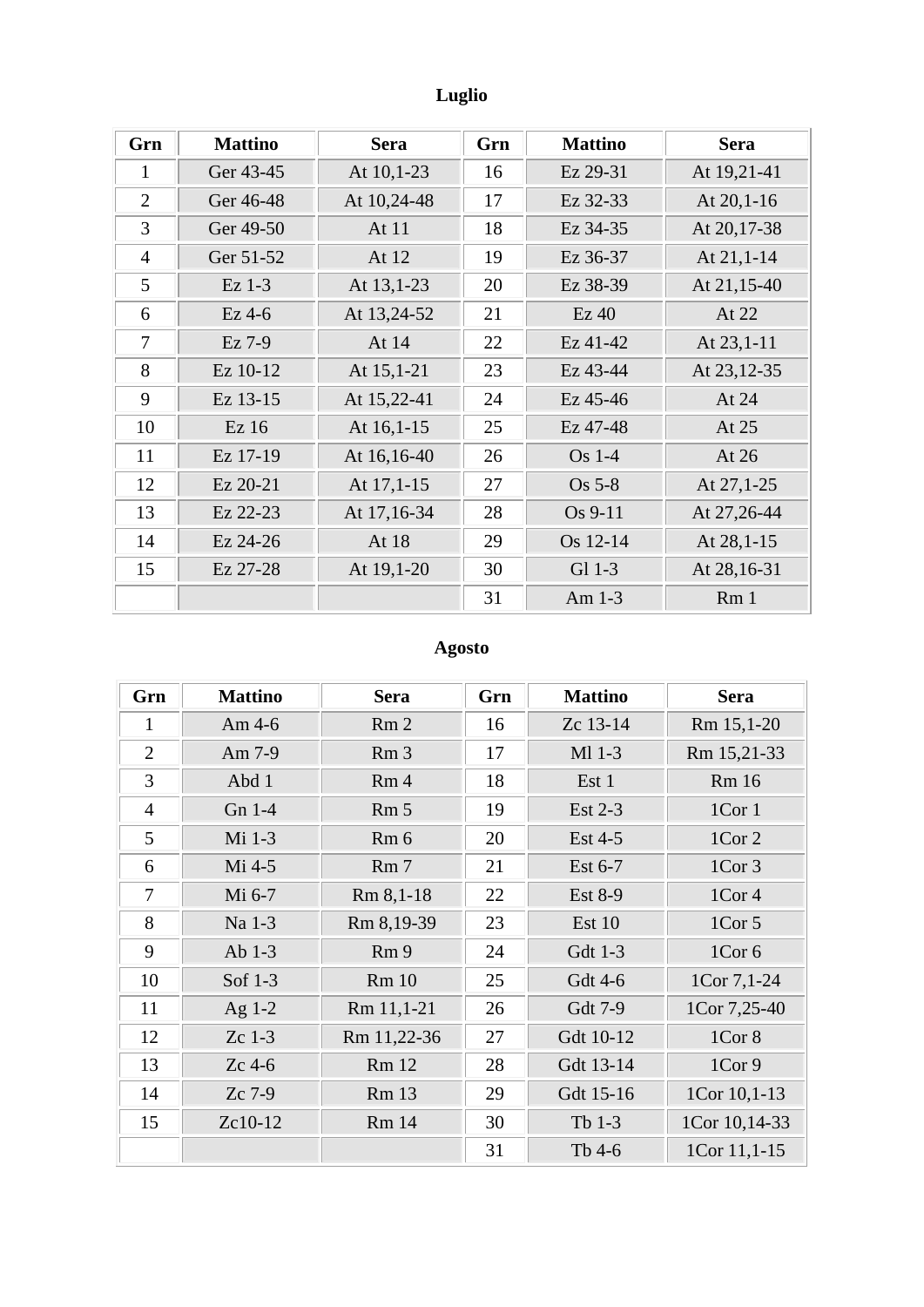### **Settembre**

| Grn            | <b>Mattino</b> | <b>Sera</b>       | Grn | <b>Mattino</b> | <b>Sera</b>   |
|----------------|----------------|-------------------|-----|----------------|---------------|
| $\mathbf{1}$   | $Tb$ 7-10      | 1Cor 11,16-34     | 16  | Sap $1-3$      | 2Cor 8        |
| $\overline{2}$ | Tb 11-14       | 1Cor 12           | 17  | Sap $4-5$      | 2Cor9         |
| 3              | 1Mac 1-3       | 1Cor 13           | 18  | Sap 6, 1-8, 1  | 2Cor10        |
| $\overline{4}$ | 1 Mac 4-5      | 1Cor 14,1-20      | 19  | Sap 8,2 - 11,3 | 2Cor 11, 1-15 |
| 5              | 1 Mac 6-8      | 1Cor 14,21-40     | 20  | Sap 11,4-12,27 | 2Cor 11,16-33 |
| 6              | 1 Mac 9-10     | 1Cor 15,1-32      | 21  | Sap 13-15      | 2Cor 12       |
| 7              | 1Mac 11-12     | 1Cor 15,33-58     | 22  | Sap 16-19      | 2Cor13        |
| 8              | 1Mac 13-14     | 1Cor 16           | 23  | $Sir 1-3$      | Gal 1         |
| 9              | 1Mac 15-16     | 2Cor1             | 24  | $Sir 4-6$      | Gal 2         |
| 10             | 2Mac 1-2       | 2Cor <sub>2</sub> | 25  | $Sir 7-9$      | Gal 3         |
| 11             | $2$ Mac $3-4$  | 2Cor <sub>3</sub> | 26  | Sir 10-12      | Gal 4         |
| 12             | 2Mac 5-6       | 2Cor <sub>4</sub> | 27  | Sir 13-15      | Gal 5         |
| 13             | 2Mac 7-9       | 2Cor <sub>5</sub> | 28  | Sir 16-18      | Gal 6         |
| 14             | 2Mac 10-12     | 2Cor 6            | 29  | Sir 19-21      | Ef1           |
| 15             | 2Mac 13-15     | 2Cor7             | 30  | Sir 22-23      | Ef2           |

### **Ottobre**

| Grn            | <b>Mattino</b>   | <b>Sera</b>      | Grn | <b>Mattino</b> | <b>Sera</b>      |
|----------------|------------------|------------------|-----|----------------|------------------|
| 1              | $Sir 24-26$      | $Ef_3$           | 16  | $Pr 5-6$       | 1Ts4             |
| $\overline{2}$ | Sir 27-29        | $Ef$ 4           | 17  | $Pr 7-9$       | 1Ts <sub>5</sub> |
| 3              | Sir 30-32        | Ef <sub>5</sub>  | 18  | $Pr 9-10$      | 2Ts1             |
| $\overline{4}$ | Sir 33-35        | $Ef$ 6           | 19  | Pr 11-12       | 2Ts2             |
| 5              | Sir 36-38        | Fil 1            | 20  | Pr 13-14       | 2Ts3             |
| 6              | Sir 39,1 - 42,14 | Fil 2            | 21  | Pr 15-16       | $1$ Tm $1$       |
| 7              | Sir 42,15-43,33  | Fil 3            | 22  | Pr 17-18       | $1$ Tm $2$       |
| 8              | Sir 44-46        | Fil 4            | 23  | Pr 19-20       | $1$ Tm $3$       |
| 9              | Sir 47-49        | Col 1            | 24  | Pr 21-22       | 1Tm <sub>4</sub> |
| 10             | $Sir 51-52$      | Col 2            | 25  | Pr 23-24       | $1$ Tm $5$       |
| 11             | <b>Bar</b> 1-3   | Col <sub>3</sub> | 26  | Pr 25-27       | 1Tm <sub>6</sub> |
| 12             | <b>Bar</b> 4-5   | Col <sub>4</sub> | 27  | Pr 28-29       | 2Tm1             |
| 13             | Bar 6 (Ep. Ger)  | 1Ts1             | 28  | Pr 30-31       | 2Tm2             |
| 14             | $Pr 1-2$         | 1Ts2             | 29  | $Gb$ 1-3       | 2Tm <sub>3</sub> |
| 15             | $Pr$ 3-4         | 1Ts <sub>3</sub> | 30  | Gb 4-6         | 2Tm <sub>4</sub> |
|                |                  |                  | 31  | Gb 7-9         | Tt1              |